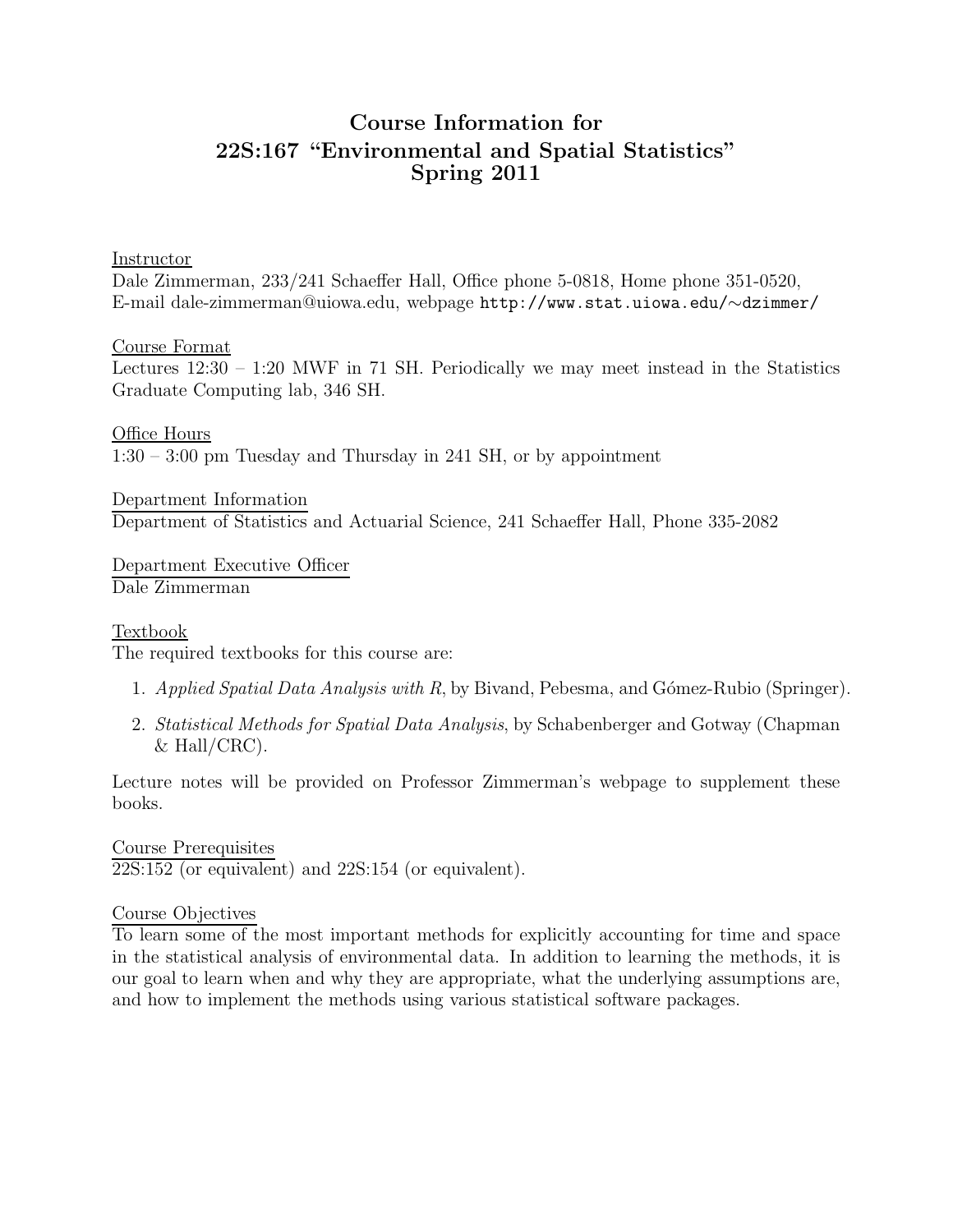### Major Topics Covered

- Exploratory temporal and spatial data analysis
- Temporal trend detection and estimation
- Geostatistics: Semivariogram estimation and Kriging
- Spatial regression
- Environmental monitoring network design
- Lattice (areal) data analysis, including disease mapping
- Spatial point pattern analysis
- Modeling spatio-temporal data
- Methods for sampling environmental populations (time permitting)

### Computing

Substantial computing will be necessary to complete many homework assignments and the final project. Our software of choice will be R, but we will also use SAS. Instructions on their use will be provided in class.

### Homework

Written homework assignments are an essential component of the course. Assignments will be given every week or week-and-a-half. Assignments must be turned in at the beginning of class on the day they are due. Unless prior arrangements are made, homework turned in late will receive a score no higher than  $50\%$ . You may work on homework problems together, provided that no outright plagiarism occurs.

Some assignments will involve the analysis of data using a computer. Any computer output you wish to include with your homework should be fully labeled and annotated, and should be integrated with other parts of the homework by cutting and pasting (electronically or otherwise).

Some homework assignments may include some problems assigned only to Statistics graduate students, and other problems assigned only to non-Statistics graduate students. Every effort is made to "equalize" these assignments.

### Attendance

Attendance at lectures and participation in discussions are expected. Coming late to class, leaving early, or failing to attend class often will lower your grade.

# Take-home Midterm Exams

Two take-home midterms exams will be given. The first will be handed out in late February and will be due one week later. The second will be handed out in mid-April and will be due one week later. Both exams will involve more extensive data analysis and/or simulation than homework assignments do. As with homeworks, some problems may be assigned only to Statistics graduate students or only to non-Statistics graduate students.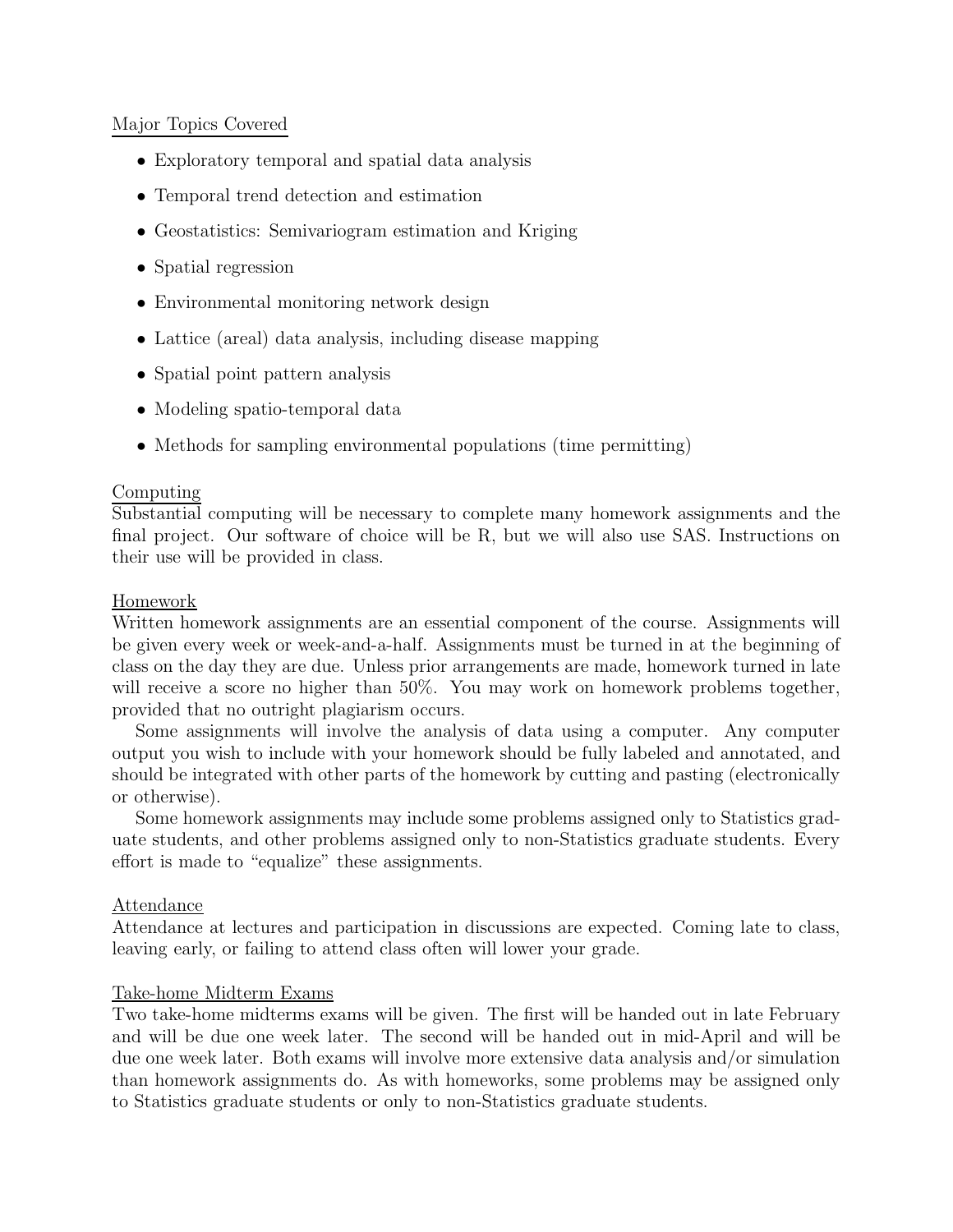# Final Project

In lieu of a final exam, each student will prepare and deliver a short (20-25 minute) presentation on a spatial statistics topic of his or her own choosing (but one which has not been covered in class). Presentations will be given during the last two weeks of the regular semester. To accompany this oral presentation, students will prepare and hand out to classmates (and the instructor) their lecture notes on this topic, similar in format to the instructor's lecture notes. These presentations can be based on papers in the spatial statistics literature or on original research, and they should include a worked example with computer code (if appropriate). Professor Zimmerman can provide ideas for possible topics. A written presentation proposal (of length one page or less) must be turned in on or before April 1.

# Grading

- Homework and Attendance,  $40\%$
- Take-home Midterm Exams, 40% (20% each)
- Final Project, 20%

Plus-minus grading will be used.

### Academic Fraud

All forms of plagiarism and any other activities that result in a student presenting work that is not his or her own are academic fraud. All academic fraud is reported first to the departmental DEO and then to the Associate Dean for Academic Programs and Services. See Academic Fraud at http://www.clas.uiowa.edu/students/academic handbook/ix.shtml for the complete policy.

### Making a Suggestion or Complaint

Students have the right to make suggestions or complaints and should first visit with me, then with the departmental DEO (if necessary). All complaints must be made as soon as possible. For more information, visit Student Complaints at

http://www.clas.uiowa.edu/students/academic handbook/ix.shtml

# Students with Disabilities:

I would like to hear from anyone who has a disability that may require some modification of seating, testing, or other class requirements so that appropriate arrangements can be made. Please see me about this as soon as possible.

### Understanding Sexual Harassment

Sexual harassment is reprehensible and will not be tolerated by the University. It subverts the mission of the University and threatens the well-being of students, faculty, and staff. Visit this site (http://www.sexualharassment.uiowa.edu/) for definitions, assistance, and the full University policy.

### Reacting Safely to Severe Weather

The University of Iowa Operations Manual section 16.14 outlines appropriate responses to a